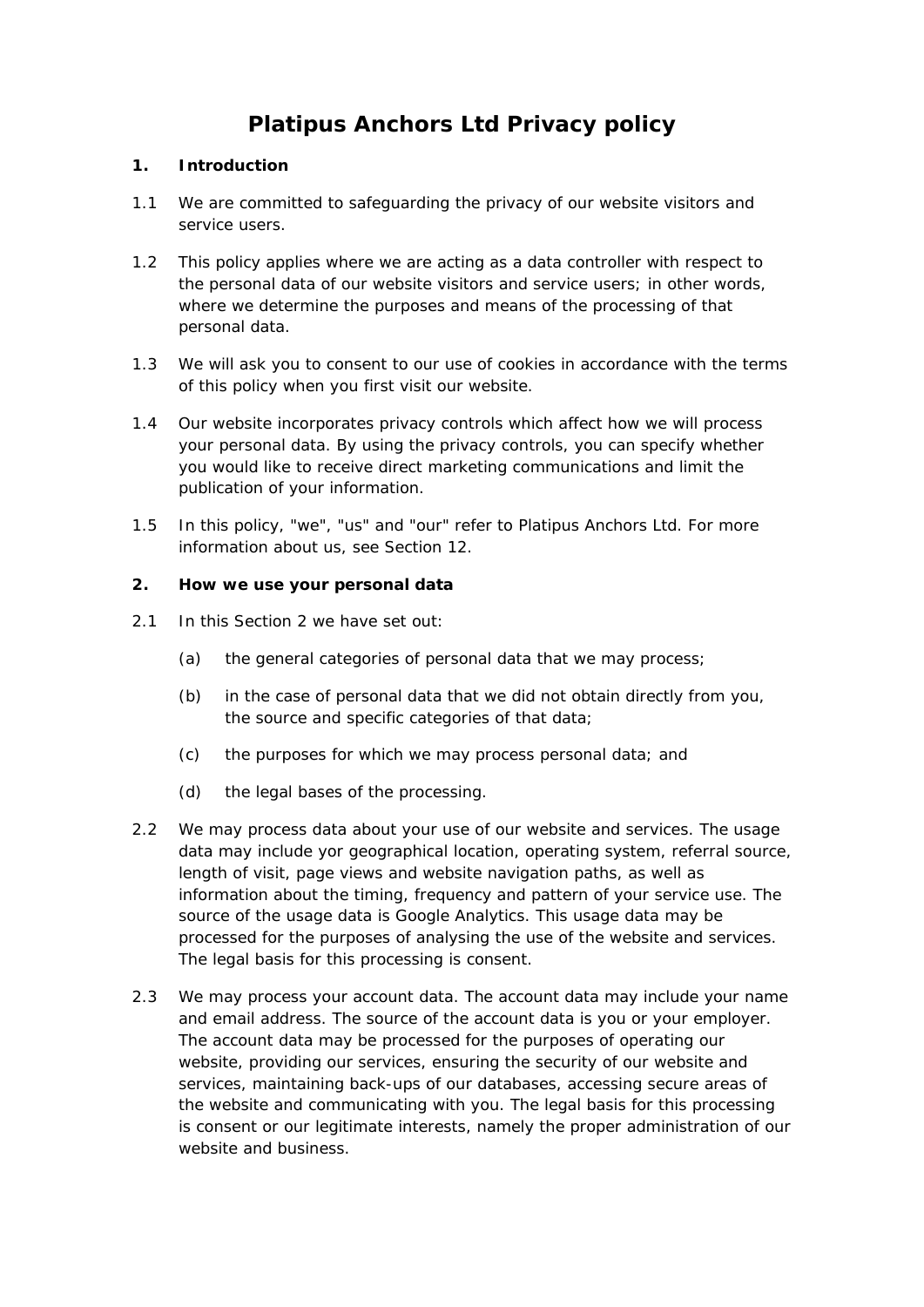- 2.4 We may process your information included in your personal profile on our website. The profile data may include your name, address, telephone number, email address, company or business information, date of birth and employment details. The profile data may be processed for the purposes of enabling and monitoring your use of our website and services. The legal basis for this processing is consent or our legitimate interests, namely the proper administration of our website and business.
- 2.5 We may process your personal data that are provided in the course of the use of our services. The source of the service data is you or your employer. The service data may be processed for the purposes of operating our website, providing our services, ensuring the security of our website and services, maintaining back-ups of our databases and communicating with you. The legal basis for this processing is consent or our legitimate interests, namely the proper administration of our website and business.
- 2.6 We may process information that you post for publication on our website or through our services. The publication data may be processed for the purposes of enabling such publication and administering our website and services. The legal basis for this processing is consent.
- 2.7 We may process information contained in any enquiry you submit to us regarding goods and/or services. The enquiry data may be processed for the purposes of offering, marketing and selling relevant goods and/or services to you. The legal basis for this processing is consent.
- 2.8 We may process information relating to transactions, including purchases of goods and services, that you enter into with us and/or through our website ("**transaction data**").
- 2.9 We may process information that you provide to us for the purpose of subscribing to our email notifications and/or newsletters ("**notification data**"). The notification data may be processed for the purposes of sending you the relevant notifications and/or newsletters. The legal basis for this processing is consent.
- 2.10 We may process information contained in or relating to any communication that you send to us ("**correspondence data**"). The correspondence data may include the communication content and metadata associated with the communication. Our website will generate the metadata associated with communications made using the website contact forms. The correspondence data may be processed for the purposes of communicating with you and record-keeping. The legal basis for this processing is our legitimate interests, namely the proper administration of our website and business and communications with users.
- 2.11 We may process information supplied in order to access secure areas of the website. This data may include usernames, passwords, mobile numbers and log-in data. The legal basis for this processing is consent.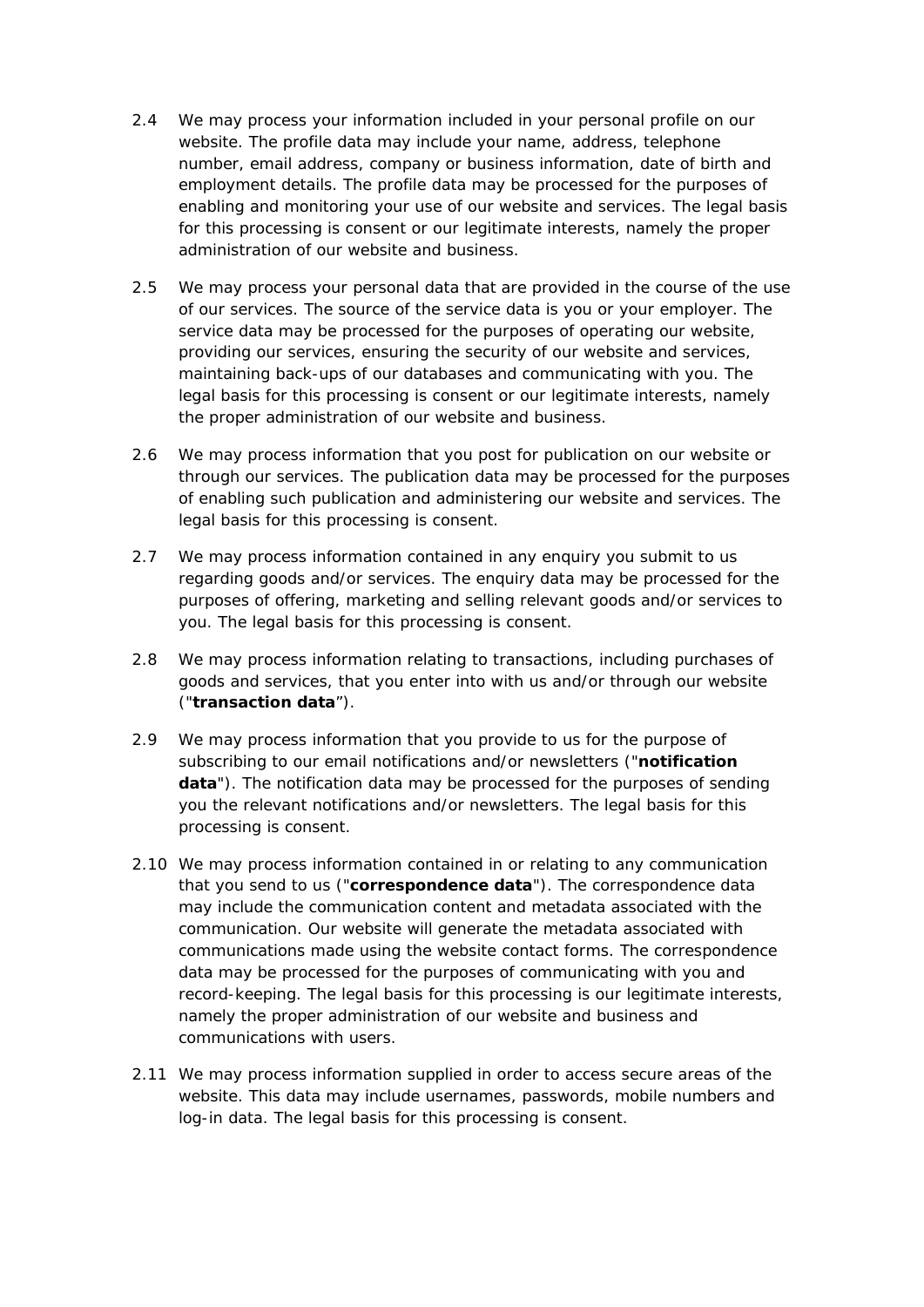- 2.12 We may process any of your personal data identified in this policy where necessary for the establishment, exercise or defence of legal claims, whether in court proceedings or in an administrative or out-of-court procedure. The legal basis for this processing is our legitimate interests, namely the protection and assertion of our legal rights, your legal rights and the legal rights of others.
- 2.13 We may process any of your personal data identified in this policy where necessary for the purposes of obtaining or maintaining insurance coverage, managing risks, or obtaining professional advice. The legal basis for this processing is our legitimate interests, namely the proper protection of our business against risks.
- 2.14 In addition to the specific purposes for which we may process your personal data set out in this Section 2, we may also process any of your personal data where such processing is necessary for compliance with a legal obligation to which we are subject, or in order to protect your vital interests or the vital interests of another natural person.
- 2.15 Please do not supply any other person's personal data to us, unless we prompt you to do so.

## **3. Providing your personal data to others**

- 3.1 We may disclose your personal data to any member of our group of companies (this means our subsidiaries, our ultimate holding company and all its subsidiaries) insofar as reasonably necessary for the purposes, and on the legal bases, set out in this policy.
- 3.2 We may disclose your personal data to our insurers and/or professional advisers insofar as reasonably necessary for the purposes of obtaining or maintaining insurance coverage, managing risks, obtaining professional advice, or the establishment, exercise or defence of legal claims, whether in court proceedings or in an administrative or out-of-court procedure.
- 3.4 Financial transactions relating to our website and services may be handled by our payment services providers. We will share transaction data with our payment services providers only to the extent necessary for the purposes of processing your payments, refunding such payments and dealing with complaints and queries relating to such payments and refunds.
- 3.5 We may disclose your enquiry data to one or more of those selected third party suppliers of goods and services identified on our website for the purpose of enabling them to contact you so that they can offer, market and sell to you relevant goods and/or services. This is only completed with your explicit consent. Each such third party will act as a data controller in relation to the enquiry data that we supply to it; and upon contacting you, each such third party will supply to you a copy of its own privacy policy, which will govern that third party's use of your personal data.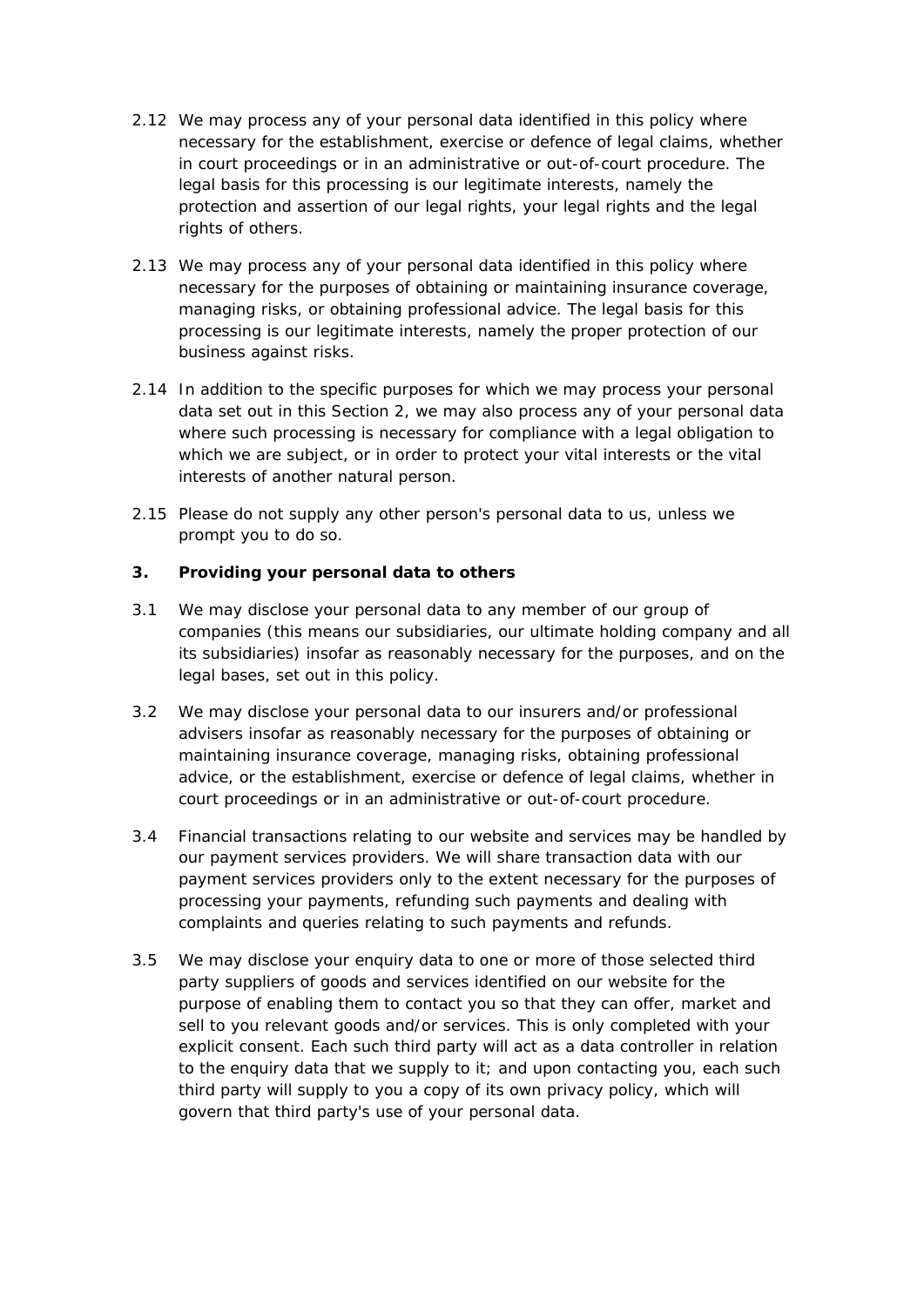3.6 In addition to the specific disclosures of personal data set out in this Section 3, we may disclose your personal data where such disclosure is necessary for compliance with a legal obligation to which we are subject, or in order to protect your vital interests or the vital interests of another natural person. We may also disclose your personal data where such disclosure is necessary for the establishment, exercise or defence of legal claims, whether in court proceedings or in an administrative or out-of-court procedure.

# **4. International transfers of your personal data**

- 4.1 In this Section 4, we provide information about the circumstances in which your personal data may be transferred to countries outside the European Economic Area (EEA)
- 4.2 We have offices and facilities in Germany & USA. The European Commission has made an "adequacy decision" with respect to the data protection laws of each of these countries. Transfers to each of these countries will be protected by appropriate safeguards, namely the use of standard data protection clauses adopted or approved by the European Commission.
- 4.3 The hosting facilities for our website are situated in the UK. The European Commission has made an "adequacy decision" with respect to the data protection laws of the UK. Future transfers to other countries will be protected by appropriate safeguards, namely the use of standard data protection clauses adopted or approved by the European Commission.
- 4.5 You acknowledge that personal data that you submit for publication through our website or services may be available, via the internet, around the world. We cannot prevent the use (or misuse) of such personal data by others.

# **5. Retaining and deleting personal data**

- 5.1 This Section 5 sets out our data retention policies and procedure, which are designed to help ensure that we comply with our legal obligations in relation to the retention and deletion of personal data.
- 5.2 Personal data that we process for any purpose or purposes shall not be kept for longer than is necessary for that purpose or those purposes.
- 5.3 We will retain your personal data as follows:
	- (a) All personal and business information provided to us will be retained for a minimum period of 6 months following 01/01/18, and for a maximum period of 60 months following 01/01/18.
- 5.5 Notwithstanding the other provisions of this Section 5, we may retain your personal data where such retention is necessary for compliance with a legal obligation to which we are subject, or in order to protect your vital interests or the vital interests of another natural person.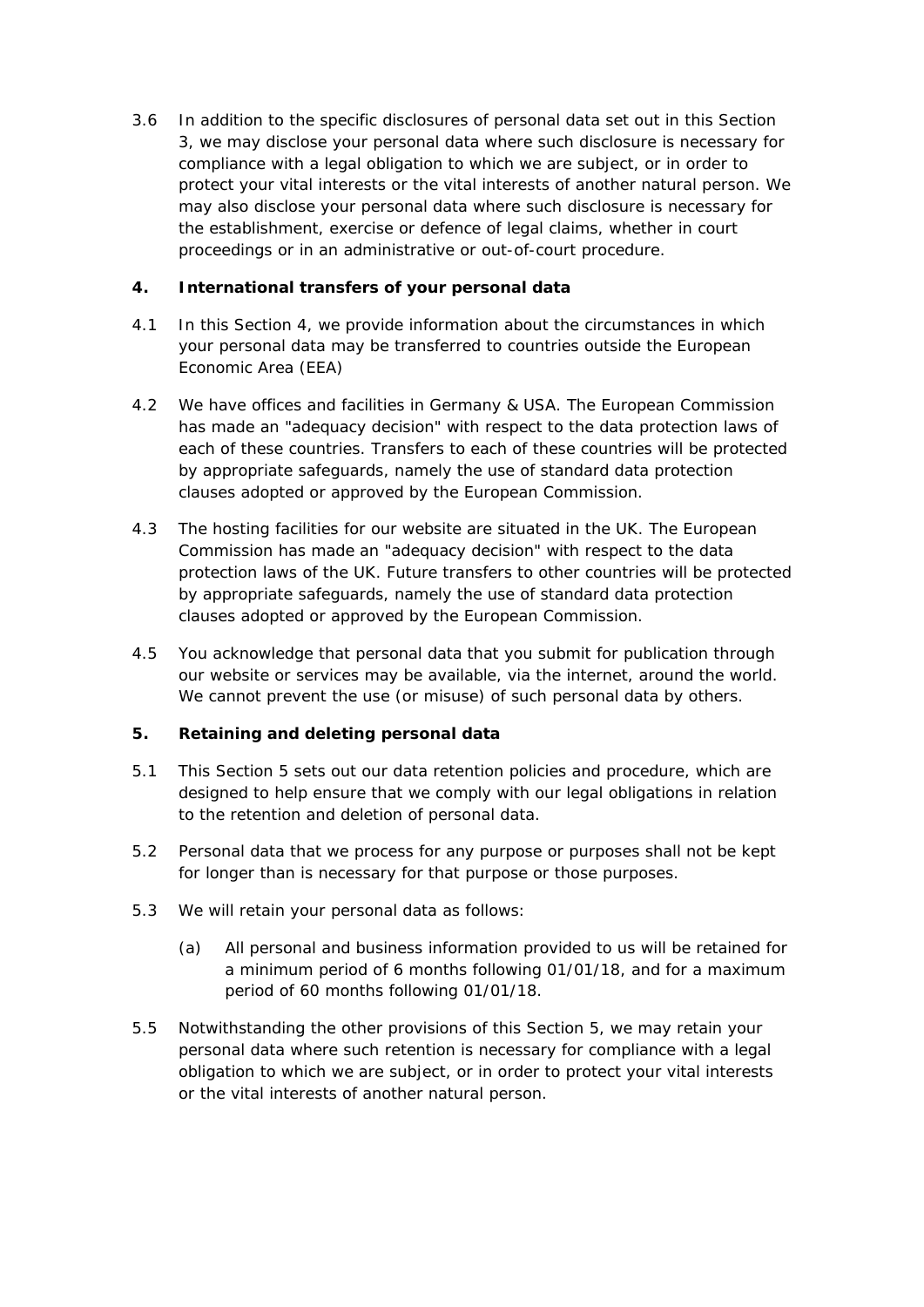## **6. Amendments**

- 6.1 We may update this policy from time to time by publishing a new version on our website.
- 6.2 You should check this page occasionally to ensure you are happy with any changes to this policy.
- 6.3 We may notify you of changes to this policy by email or phone.

## **7. Your rights**

- 7.1 You may instruct us to provide you with any personal information we hold about you; provision of such information will be subject to:
	- (a) no payment of any fees
	- (b) the supply of appropriate evidence of your identity (for this purpose, we will usually accept a photocopy of your passport certified by a solicitor or bank plus an original copy of a utility bill showing your current address).
- 7.2 We may withhold personal information that you request to the extent permitted by law.
- 7.3 You may instruct us at any time not to process your personal information for marketing purposes.
- 7.4 In practice, you will usually either expressly agree in advance to our use of your personal information for marketing purposes, or we will provide you with an opportunity to opt out of the use of your personal information for marketing purposes.

#### **OR**

#### **7. Your rights**

- 7.1 In this Section 7, we have summarised the rights that you have under data protection law. Some of the rights are complex, and not all of the details have been included in our summaries. Accordingly, you should read the relevant laws and guidance from the regulatory authorities for a full explanation of these rights.
- 7.2 Your principal rights under data protection law are:
	- (a) the right to access;
	- (b) the right to rectification;
	- (c) the right to erasure;
	- (d) the right to restrict processing;
	- (e) the right to object to processing;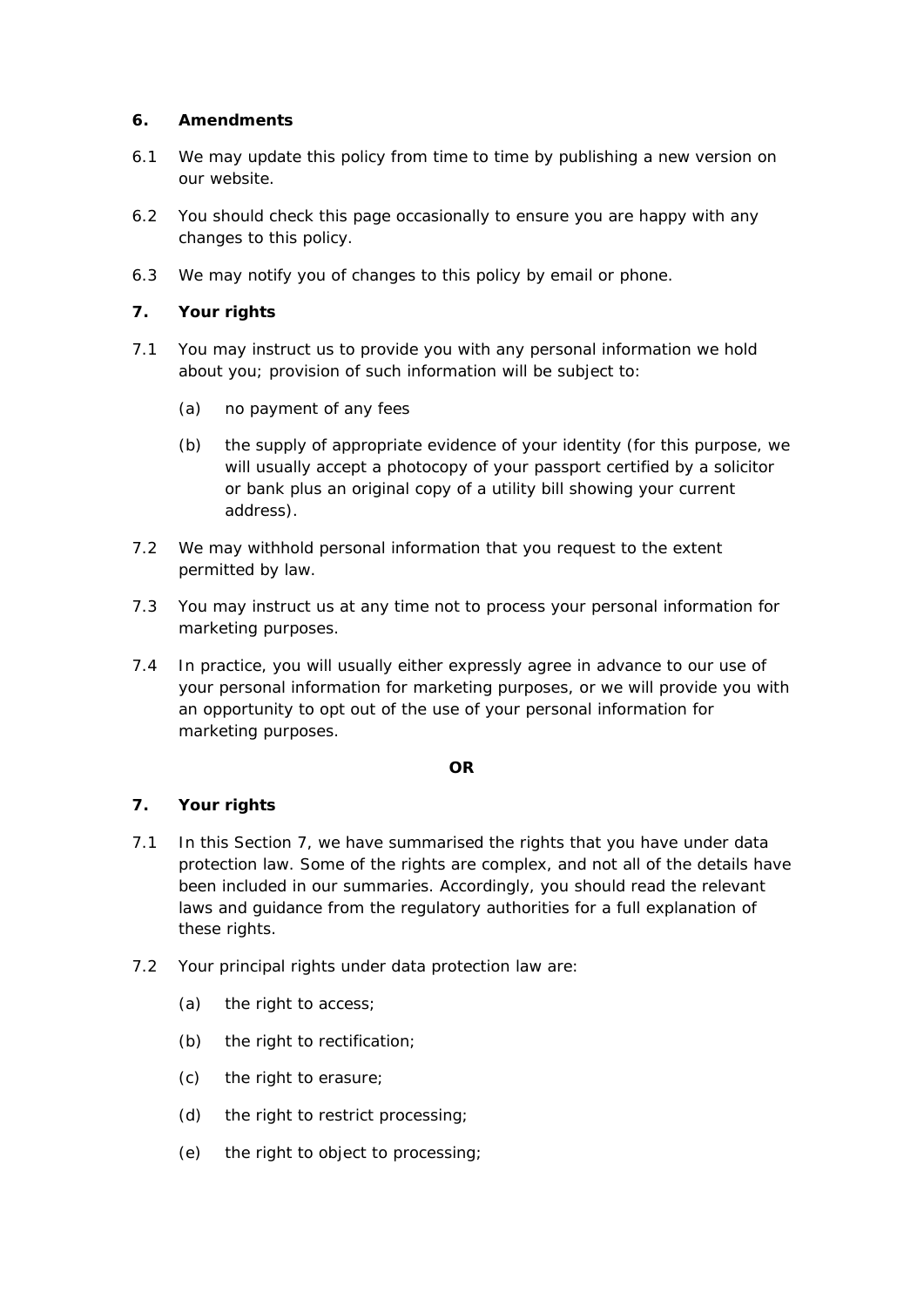- (f) the right to data portability;
- (g) the right to complain to a supervisory authority; and
- (h) the right to withdraw consent.
- 7.3 You have the right to confirmation as to whether or not we process your personal data and, where we do, access to the personal data, together with certain additional information. That additional information includes details of the purposes of the processing, the categories of personal data concerned and the recipients of the personal data. Providing the rights and freedoms of others are not affected, we will supply to you a copy of your personal data.
- 7.4 You have the right to have any inaccurate personal data about you rectified and, taking into account the purposes of the processing, to have any incomplete personal data about you completed.
- 7.5 In most circumstances you have the right to the erasure of your personal data without undue delay. Those circumstances include: the personal data are no longer necessary in relation to the purposes for which they were collected or otherwise processed; you withdraw consent to consent-based processing; you object to the processing under certain rules of applicable data protection law; the processing is for direct marketing purposes; and the personal data have been unlawfully processed. However, there are exclusions of the right to erasure. The general exclusions include where processing is necessary: for exercising the right of freedom of expression and information; for compliance with a legal obligation; or for the establishment, exercise or defence of legal claims.
- 7.6 In some circumstances you have the right to restrict the processing of your personal data. Those circumstances are: you contest the accuracy of the personal data; processing is unlawful but you oppose erasure; we no longer need the personal data for the purposes of our processing, but you require personal data for the establishment, exercise or defence of legal claims; and you have objected to processing, pending the verification of that objection. Where processing has been restricted on this basis, we may continue to store your personal data. However, we will only otherwise process it: with your consent; for the establishment, exercise or defence of legal claims; for the protection of the rights of another natural or legal person; or for reasons of important public interest.
- 7.7 You have the right to object to our processing of your personal data on grounds relating to your particular situation, but only to the extent that the legal basis for the processing is that the processing is necessary for: the performance of a task carried out in the public interest or in the exercise of any official authority vested in us; or the purposes of the legitimate interests pursued by us or by a third party. If you make such an objection, we will cease to process the personal information unless we can demonstrate compelling legitimate grounds for the processing which override your interests, rights and freedoms, or the processing is for the establishment, exercise or defence of legal claims.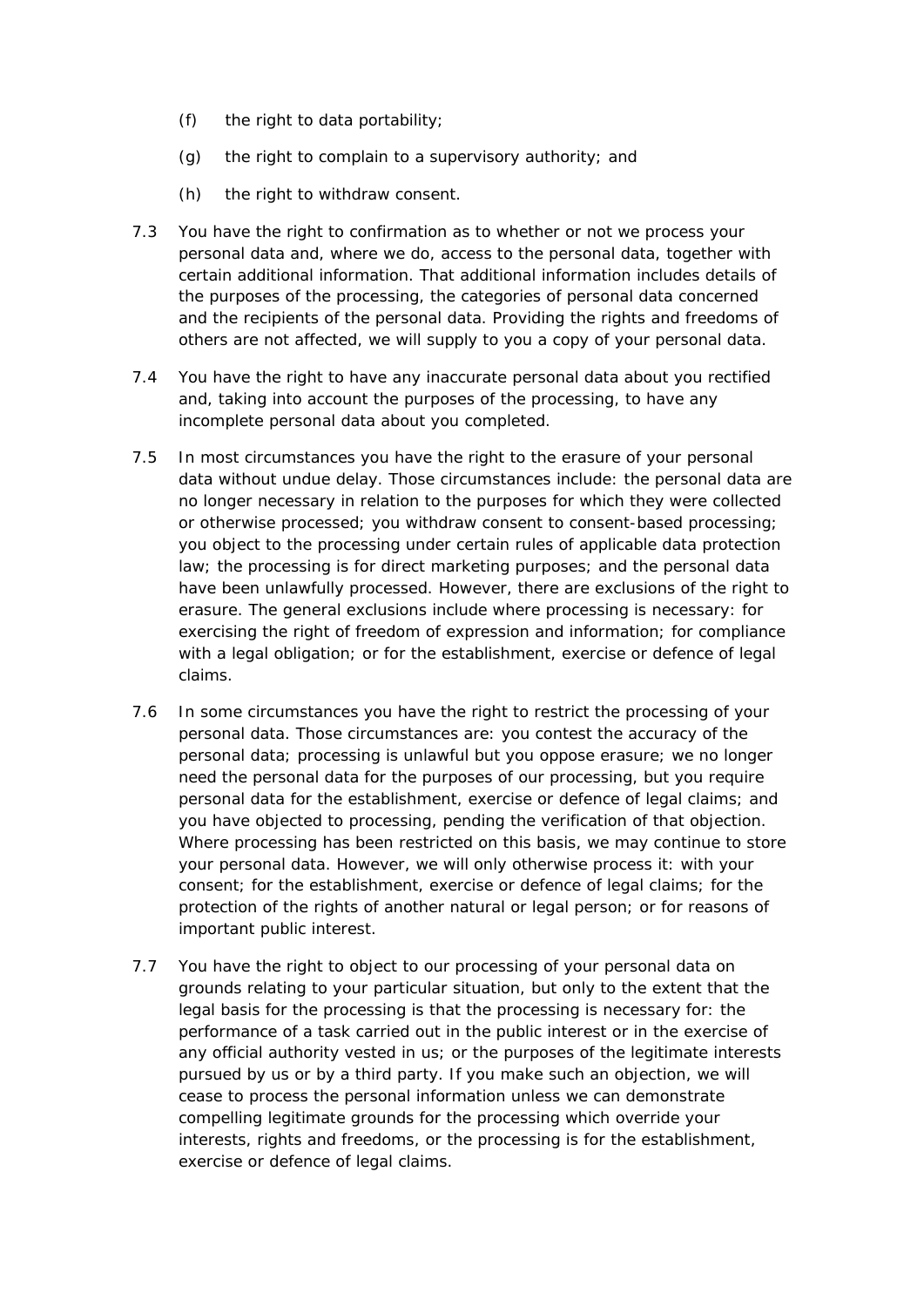- 7.8 You have the right to object to our processing of your personal data for direct marketing purposes (including profiling for direct marketing purposes). If you make such an objection, we will cease to process your personal data for this purpose.
- 7.9 You have the right to object to our processing of your personal data for scientific or historical research purposes or statistical purposes on grounds relating to your particular situation, unless the processing is necessary for the performance of a task carried out for reasons of public interest.
- 7.10 To the extent that the legal basis for our processing of your personal data is:
	- (a) consent; or
	- (b) that the processing is necessary for the performance of a contract to which you are party or in order to take steps at your request prior to entering into a contract,

 and such processing is carried out by automated means, you have the right to receive your personal data from us in a structured, commonly used and machine-readable format. However, this right does not apply where it would adversely affect the rights and freedoms of others.

- 7.11 If you consider that our processing of your personal information infringes data protection laws, you have a legal right to lodge a complaint with a supervisory authority responsible for data protection. You may do so in the EU member state of your habitual residence, your place of work or the place of the alleged infringement.
- 7.12 To the extent that the legal basis for our processing of your personal information is consent, you have the right to withdraw that consent at any time. Withdrawal will not affect the lawfulness of processing before the withdrawal.
- 7.13 You may exercise any of your rights in relation to your personal data by written notice to us, in addition to the other methods specified in this Section 7.

# **8. About cookies**

- 8.1 A cookie is a file containing an identifier (a string of letters and numbers) that is sent by a web server to a web browser and is stored by the browser. The identifier is then sent back to the server each time the browser requests a page from the server.
- 8.2 Cookies may be either "persistent" cookies or "session" cookies: a persistent cookie will be stored by a web browser and will remain valid until its set expiry date, unless deleted by the user before the expiry date; a session cookie, on the other hand, will expire at the end of the user session, when the web browser is closed.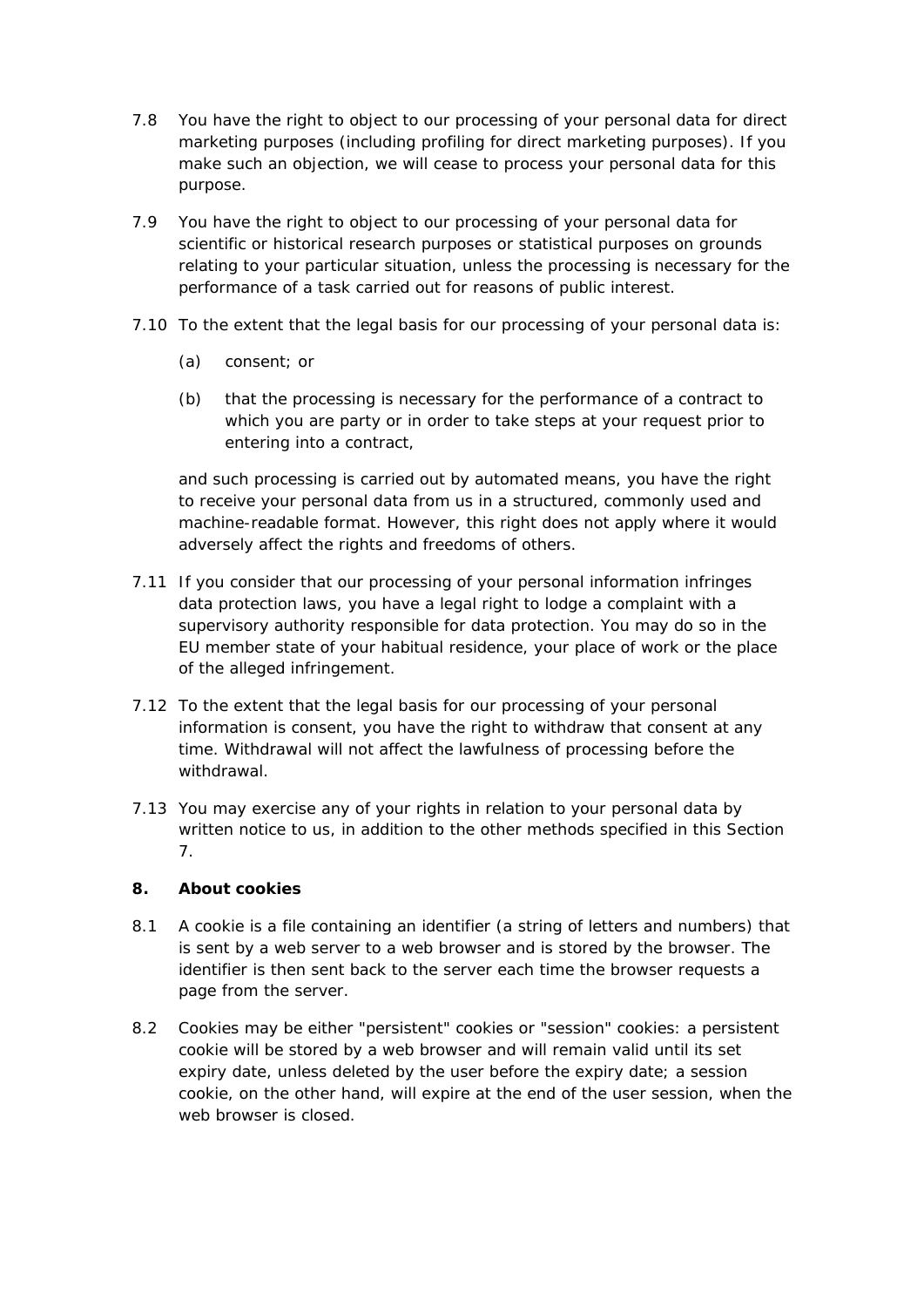8.3 Cookies do not typically contain any information that personally identifies a user, but personal information that we store about you may be linked to the information stored in and obtained from cookies.

#### **9. Cookies that we use**

- 9.1 We use cookies for the following purposes:
	- (a) Authentication we use cookies to identify you when you visit our website and as you navigate our website;
	- (b) Status we use cookies to help us to determine if you are logged into our website;
	- (c) Personalisation we use cookies to store information about your preferences and to personalise the website for you;
	- (d) Security we use cookies as an element of the security measures used to protect user accounts, including preventing fraudulent use of login credentials, and to protect our website and services generally;
	- (e) Advertising we use cookies to help us to display advertisements that will be relevant to you;
	- (f) Analysis we use cookies to help us to analyse the use and performance of our website and services; and
	- (g) Cookie consent we use cookies to store your preferences in relation to the use of cookies more generally.

#### **10. Cookies used by our service providers**

- 10.1 Our service providers use cookies and those cookies may be stored on your computer when you visit our website.
- 10.2 We use Google Analytics to analyse the use of our website. Google Analytics gathers information about website use by means of cookies. The information gathered relating to our website is used to create reports about the use of our website. Google's privacy policy is available at: https://www.google.com/policies/privacy/
- 10.3 We publish Google AdSense interest-based advertisements on our website. These are tailored by Google to reflect your interests. To determine your interests, Google will track your behaviour on our website and on other websites across the web using cookies. You can view, delete or add interest categories associated with your browser by visiting: https://adssettings.google.com. You can also opt out of the AdSense partner network cookie using those settings or using the Network Advertising Initiative's multi-cookie opt-out mechanism at: http://optout.networkadvertising.org. However, these opt-out mechanisms

themselves use cookies, and if you clear the cookies from your browser your opt-out will not be maintained. To ensure that an opt-out is maintained in respect of a particular browser, you may wish to consider using the Google